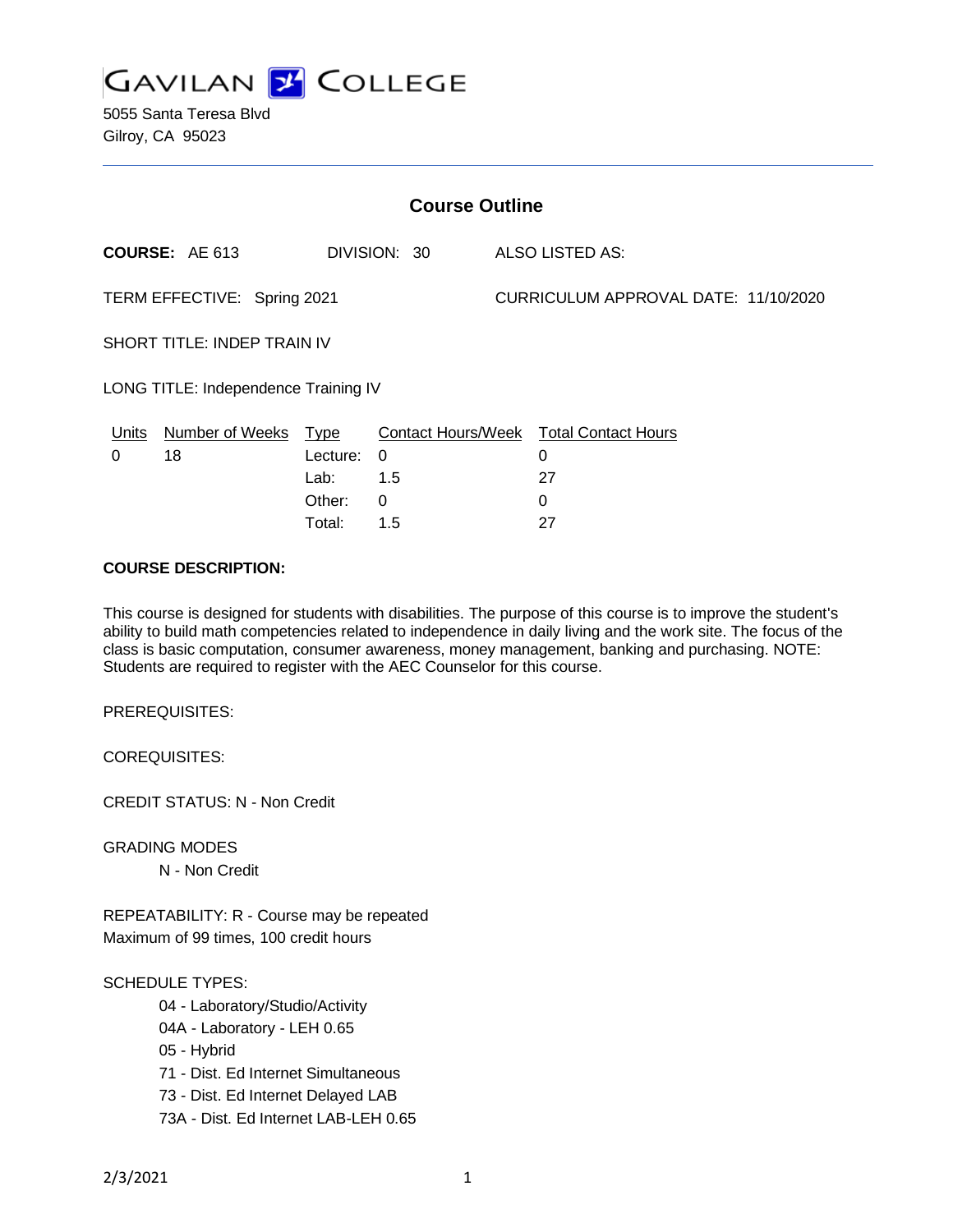# **STUDENT LEARNING OUTCOMES:**

1. Identify coins and currency values. Measure of assessment: Observation; performance evaluation; quizzes Year assessed, or planned year of assessment: 2018 Semester: Spring

2. Demonstrate basic calculator functions by adding and subtracting whole numbers and decimals.

Measure of assessment: Observation; performance evaluation; quizzes Year assessed, or planned year of assessment: 2018

Semester: Spring

3. Recognize various aspects of personal finance, including credit, debit, savings and checking accounts. Measure of assessment: Observation; performance evaluation; quizzes Year assessed, or planned year of assessment: 2018 Semester: Spring

# **CONTENT, STUDENT PERFORMANCE OBJECTIVES, OUT-OF-CLASS ASSIGNMENTS**

Curriculum Approval Date: 11/10/2020

**DE MODIFICATION ONLY**

27 hours Lab:

3 Hours

Content: Introduction and discussion of course syllabus and grading procedures. Demonstration of basic calculator functions using worksheets for calculator practice and basic functions.

SPO: Students will learn basic calculator functions.

3 Hours

Content: Demonstration of basic calculator functions using worksheets and calculator practice for adding and subtracting whole numbers and decimals.

SPO: Students will use calculators to add and subtract whole numbers and decimals.

3 Hours

Content: Identification of coins and currency using worksheets for basic coin and currency identification; practice counting money, making change, and counting change back.

SPO: Students will practice counting money, making change, and counting change back.

3 Hours

Content: Demonstration of a department store price list using worksheets and department store price list handouts; practice finding total cost of items, including tax.

SPO: Students will practice identifying items, and finding the total the cost of the items, including tax. Students will use calculators.

3 Hours

Content: Demonstration of a restaurant menu using worksheets and restaurant menu handout;

practice placing orders, adding up menu prices with tax and tip.

SPO: Students will practice placing an order, adding up menu prices, tax and tip. Students will use calculators.

3 Hours

Content: Introduction to banking and savings accounts using savings account worksheets and banking and credit union handouts.

SPO: Students will learn how to open a savings account, and identify the differences between banks and credit unions. Interest payments and account fees will be explored.

3 Hours

Content: Introduction to checking accounts, and debit cards using checking account and debit card handouts; check writing and money orders practice.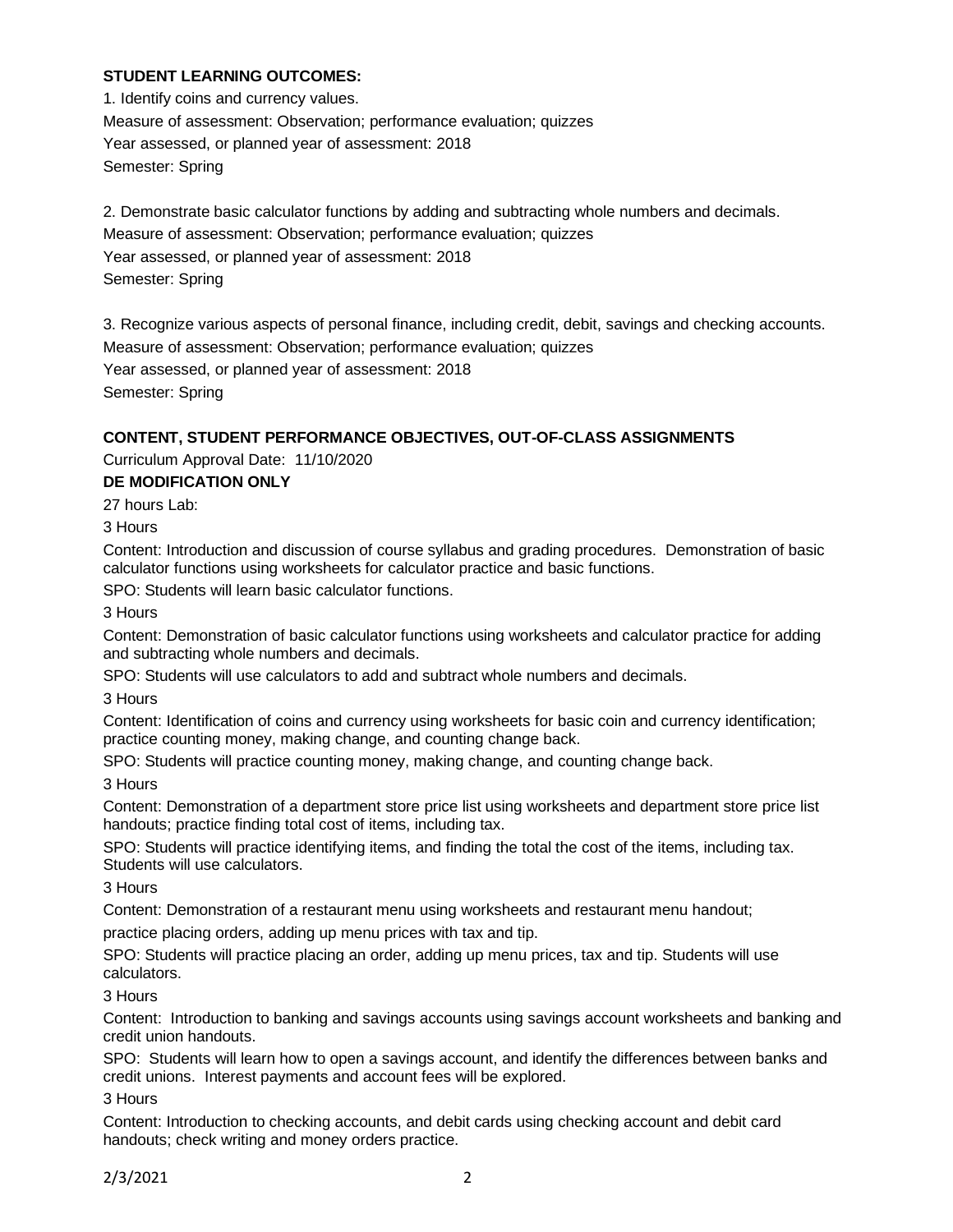SPO: Students will learn differences between checking accounts and savings accounts; personal checks and money orders. Students will practice writing checks.

4 Hours

Content: Review of debit purchasing; introduction of credit purchasing using debit and credit purchasing handouts, bank and credit statement worksheets.

SPO: Students will identify differences between debit purchasing/payment and credit purchasing/payment. Review samples of bank and credit statements, interest and fees.

2 Hours

### **METHODS OF INSTRUCTION:**

Lecture and lab (includes demonstration and student participation in basic money handling skills). Evaluation based on individual progress.

OUT OF CLASS ASSIGNMENTS:

Required Outside Hours: 0

Assignment Description: No out-of-class assignments necessary.

## **METHODS OF EVALUATION:**

Problem-solving assignments

Percent of total grade: 10.00 %

Problem-solving demonstrations: 10% - 40% Quizzes Other: Individualized exams

Skill demonstrations

Percent of total grade: 60.00 %

### **REPRESENTATIVE TEXTBOOKS:**

n/a

#### **ARTICULATION and CERTIFICATE INFORMATION**

Associate Degree: CSU GE: IGETC: CSU TRANSFER: Not Transferable UC TRANSFER: Not Transferable

### **SUPPLEMENTAL DATA:**

Basic Skills: N Classification: L Noncredit Category: E Cooperative Education: Program Status: 2 Stand-alone Special Class Status: S CAN: CAN Sequence: CSU Crosswalk Course Department: CSU Crosswalk Course Number: Prior to College Level: Y Non Credit Enhanced Funding: N Funding Agency Code: Y